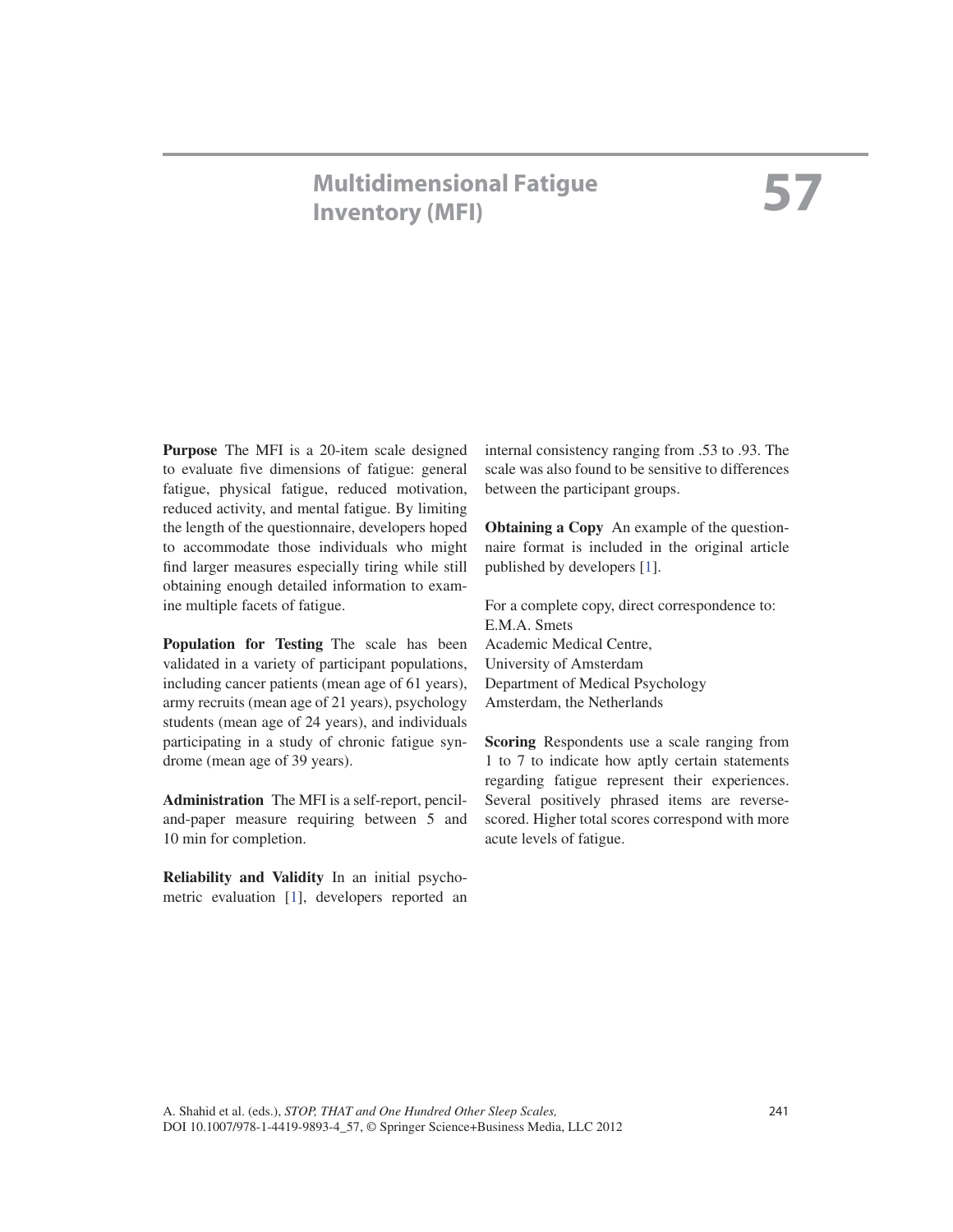

### MFI® MULTIDIMENSIONAL FATIGUE INVENTORY ® E. Smets, B. Garssen, B. Bonke.

#### **Instructions:**

By means of the following statements we would like to get an idea of how you have been feeling lately. There is, for example, the statement:

"I FEEL RELAXED"

If you think that this is entirely true, that indeed you have been feeling relaxed lately, please, place an X in the extreme left box; like this:

yes, that is true  $\boxtimes_1 \square_2 \square_3 \square_4 \square_5$  no, that is not true

The more you disagree with the statement, the more you can place an X in the direction of "no, that is not true". Please do not miss out a statement and place only one  $X$  in a box for each statement.

| 1              | I feel fit.                                                 | ves, that is true | $\Box$ 1 | $\Box$ 2  | $\square$ 3 | $\square$ 4 | $\square$   | no, that is not true |
|----------------|-------------------------------------------------------------|-------------------|----------|-----------|-------------|-------------|-------------|----------------------|
| $\overline{2}$ | Physically, I feel only able to do a little.                | yes, that is true | $\Box$ 1 | $\Box$ 2  | $\square$ 3 | $\square$ 4 | $\square$ 5 | no, that is not true |
| 3              | I feel very active.                                         | yes, that is true | $\Box$ 1 | $\Box$ 2  | $\square$ 3 | $\Box$ 4    | $\square$ 5 | no, that is not true |
| $\overline{4}$ | I feel like doing all sorts of nice things.                 | ves, that is true | $\Box$ 1 | $\Box$ 2  | $\square$ 3 | $\square$ 4 | $\square$ 5 | no, that is not true |
| 5              | I feel tired.                                               | yes, that is true | $\Box$   | $\square$ | $\square$ 3 | $\square$ 4 | $\square$   | no, that is not true |
| 6              | I think I do a lot in a day.                                | yes, that is true | $\Box$   | $\Box$    | $\square$ 3 | $\square$ 4 | $\square$   | no, that is not true |
| $\overline{7}$ | When I am doing something, I can<br>keep my thoughts on it. | ves, that is true | $\Box$ 1 | $\Box$ 2  | $\square$ 3 | $\square$ 4 | $\square$ 5 | no, that is not true |
| 8              | Physically I can take on a lot.                             | ves, that is true | $\Box$ 1 | $\square$ | $\square$ 3 | $\square$ 4 | $\square$   | no, that is not true |
| 9              | I dread having to do things.                                | yes, that is true | $\Box$ 1 | $\square$ | $\square$ 3 | $\square$ 4 | $\square$   | no, that is not true |
| 10             | I think I do very little in a day.                          | yes, that is true | $\Box$ 1 | $\square$ | $\square$ 3 | $\square$ 4 | $\square$ 5 | no, that is not true |
| 11             | I can concentrate well.                                     | ves, that is true | $\Box$   | $\Box$ 2  | $\square$ 3 | $\square$ 4 | $\square$ 5 | no, that is not true |
| 12             | I am rested.                                                | yes, that is true | $\Box$ 1 | $\square$ | $\square$ 3 | $\square$ 4 | $\square$ 5 | no, that is not true |
| 13             | It takes a lot of effort to concentrate<br>on things.       | yes, that is true | $\Box$ 1 | $\Box$ 2  | $\Box$ 3    | $\square$ 4 | $\square$ 5 | no, that is not true |
| 14             | Physically I feel I am in a bad condition.                  | yes, that is true | $\Box$   | $\Box$ 2  | $\square$ 3 | $\Box$ 4    | $\square$   | no, that is not true |
| 15             | I have a lot of plans.                                      | ves, that is true | $\Box$ 1 | $\square$ | $\square$ 3 | $\square$ 4 | $\square$ 5 | no, that is not true |
| 16             | I tire easily.                                              | yes, that is true | $\Box$ 1 | $\square$ | $\square$ 3 | $\square$ 4 | $\square$ 5 | no, that is not true |
| 17             | I get little done.                                          | yes, that is true | $\Box$ 1 | $\Box$ 2  | $\square$ 3 | $\square$ 4 | $\square$ 5 | no, that is not true |
| 18             | I don't feel like doing anything.                           | ves, that is true | $\Box$ 1 | $\Box$ 2  | $\square$ 3 | $\square$ 4 | $\square$ 5 | no, that is not true |
| 19             | My thoughts easily wander.                                  | yes, that is true | $\Box$ 1 | $\Box$ 2  | $\square$ 3 | $\square$ 4 | $\square$ 5 | no, that is not true |
| 20             | Physically I feel I am in an excellent<br>condition.        | yes, that is true | $\Box$ 1 | $\Box$ 2  | $\square$ 3 | $\square$ 4 | $\square$   | no, that is not true |